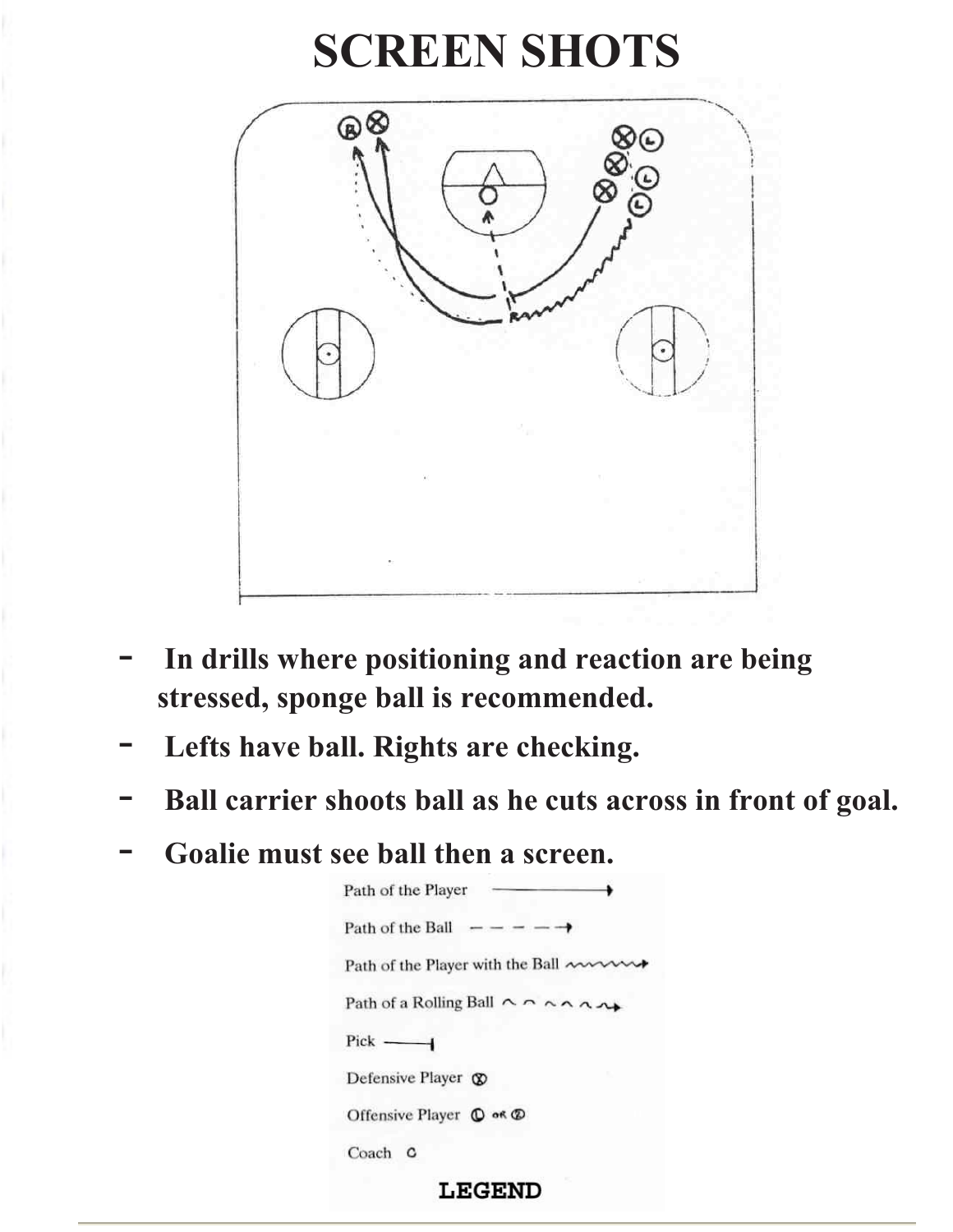### **GOALTENDER LOOSE BALL DRILL WITH RELEASE PASS**



- Players line up in the center of the floor.
- **All players have a ball.**
- First player runs in on goal and shoots.
- The player that has received the pass then rolls the ball **to the second goaltender and breaks up the floor.**
- **Second goaltender hits breaking player with a pass.**
- **Only one player goes at a time.**

| Path of the Player                                                 |  |
|--------------------------------------------------------------------|--|
| Path of the Ball $- - - - \rightarrow$                             |  |
| Path of the Player with the Ball $\sim$                            |  |
| Path of a Rolling Ball $\wedge \wedge \wedge \wedge \wedge \wedge$ |  |
| $Pick$ ——                                                          |  |
| Defensive Player $\circledR$                                       |  |
| Offensive Player $\mathbb{O}$ or $\mathbb{O}$                      |  |
| Coach C                                                            |  |
|                                                                    |  |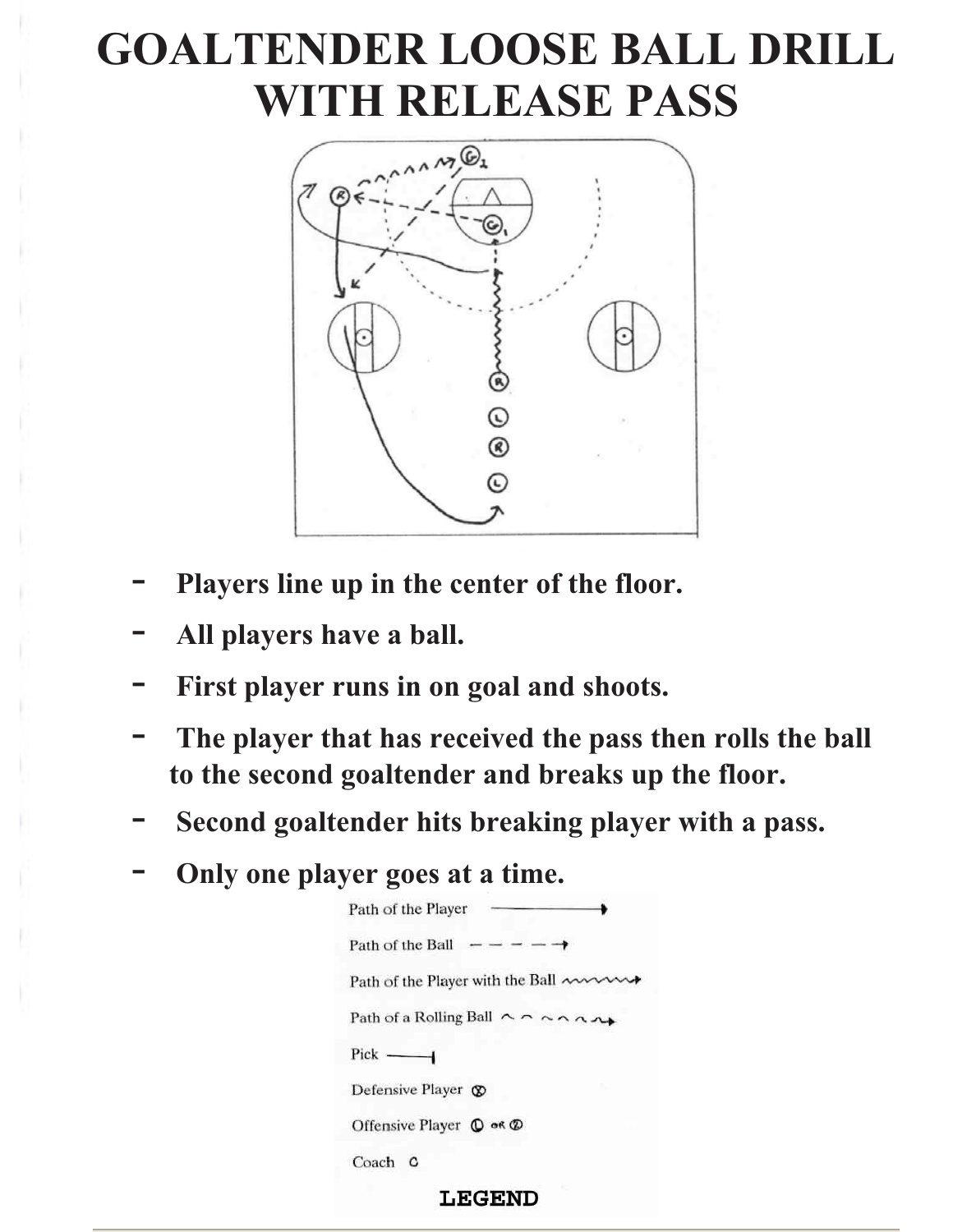## **GOALTENDER RELEASE PASS DRILL**



- Lefts buttonhook and receive pass.
- **Rights cut through, receive pass and shoot on goalie.**
- **Goalie has option of who to pass it to.**
- Be sure to start from other side as well.

| Path of the Player                                                 |
|--------------------------------------------------------------------|
| Path of the Ball $- - - - \rightarrow$                             |
| Path of the Player with the Ball ~~~~                              |
| Path of a Rolling Ball $\wedge \wedge \wedge \wedge \wedge \wedge$ |
| $Pick$ ——                                                          |
| Defensive Player ®                                                 |
| Offensive Player $\mathbb O$ or $\mathbb O$                        |
| Coach<br>٥                                                         |

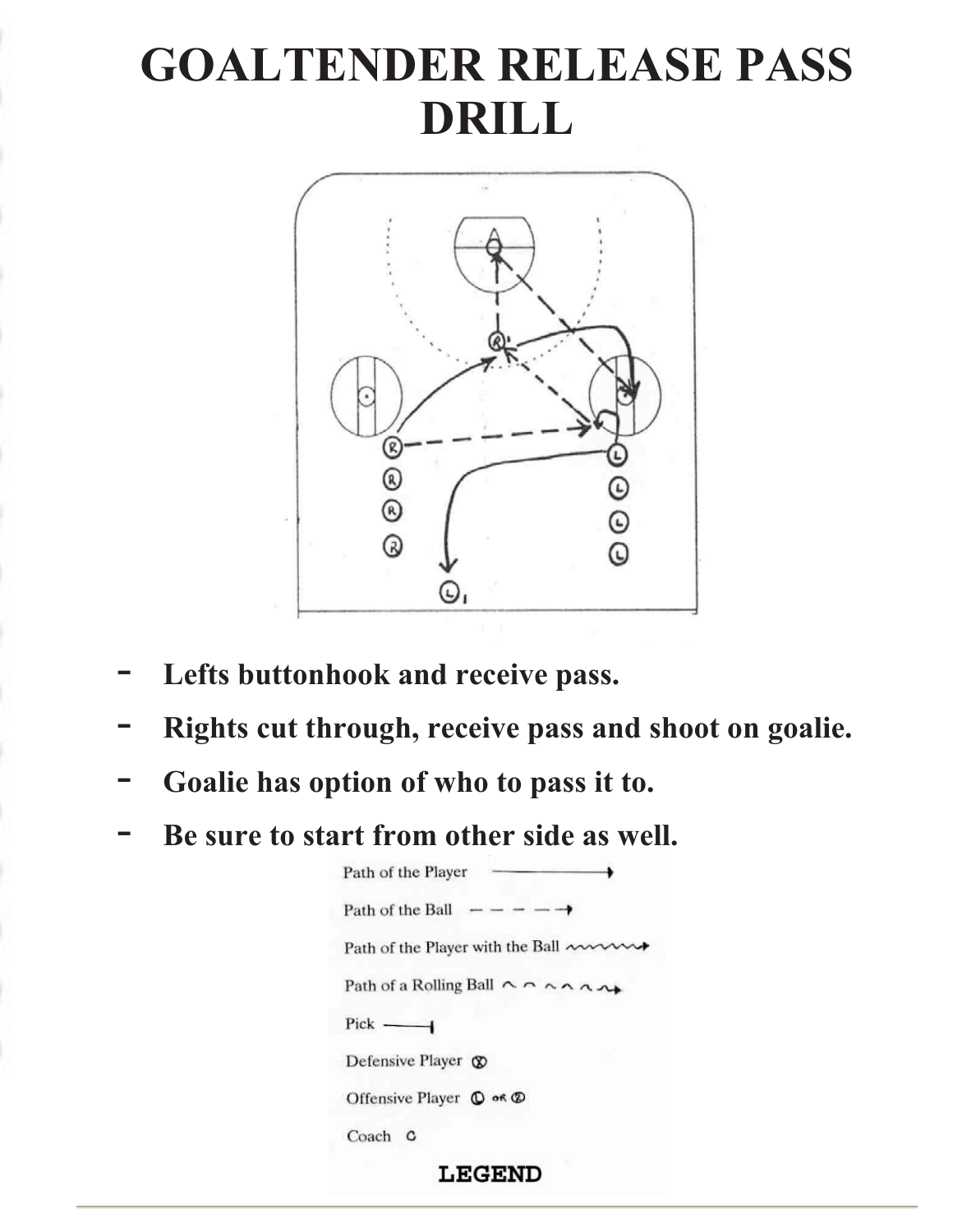# **GOALTENDER SHOWDOWN DRILL**



- **NOTE: Timing of shooters is important for goalie to get benefit from the drill.**
- **Allow goaltender to react to shot and reset before next shot.**
- **Sponge ball may be used to prevent injury.**

Path of the Player Path of the Ball  $--- \rightarrow$ Path of the Player with the Ball mum Path of a Rolling Ball  $\wedge \wedge \wedge \wedge \wedge \wedge \wedge$  $Pick$  —— Defensive Player ® Offensive Player  $\mathbb{O}$  or  $\mathbb{O}$ Coach C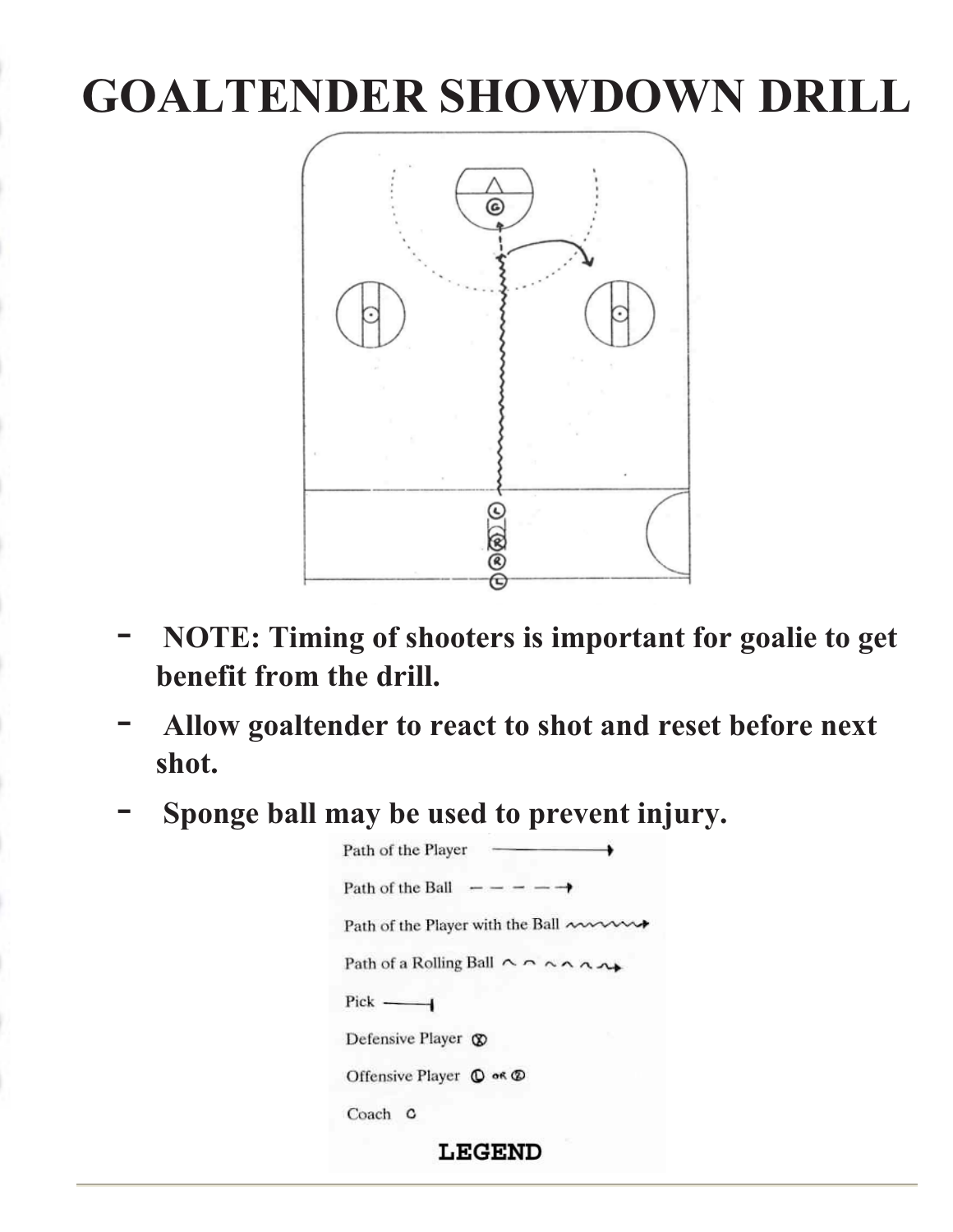# **GIVE AND GO SHOOTING DRILL**



- **Helps goaltender react to shooter receiving pass from opposite side.**
- **Rights have ball, Lefts button hook and receive pass.**
- **Rights get return pass, go down and shoot.**
- Repeat with ball starting from the other side.

Path of the Player Path of the Ball  $- - - - \rightarrow$ Path of the Player with the Ball ~~~~~~ Path of a Rolling Ball ^ ^ ^ ^ ^ ^ ^ ^  $Pick$  —— Defensive Player  $\circledR$ Offensive Player  $\mathbb{O}$  or  $\mathbb{O}$ Coach C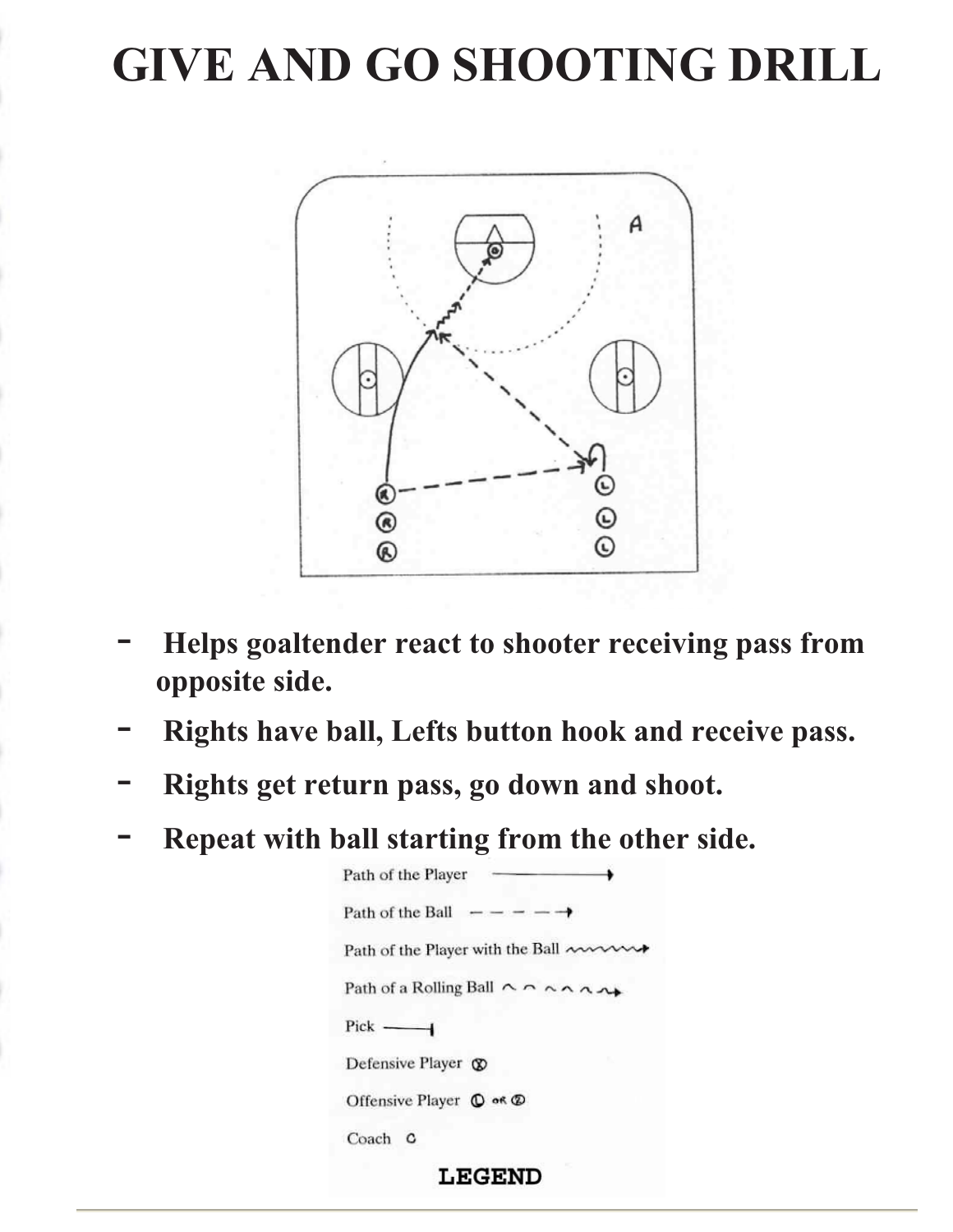## **GOALTENDER LATERAL MOVEMENT DRILL**



- **Alternate rights and lefts.**
- Players cut across and fire bounce or overhand shot.
- **Progress to have alternate lefts and rights. Lefts shoot from dotted line, rights shoot from crease.**

Path of the Player Path of the Ball  $- - - - \rightarrow$ Path of the Player with the Ball ~~~~~~ Path of a Rolling Ball  $\land \land \land \land \land \land \land \land$  $Pick$  — Defensive Player ® Offensive Player  $\mathbb O$  of  $\mathbb O$ Coach C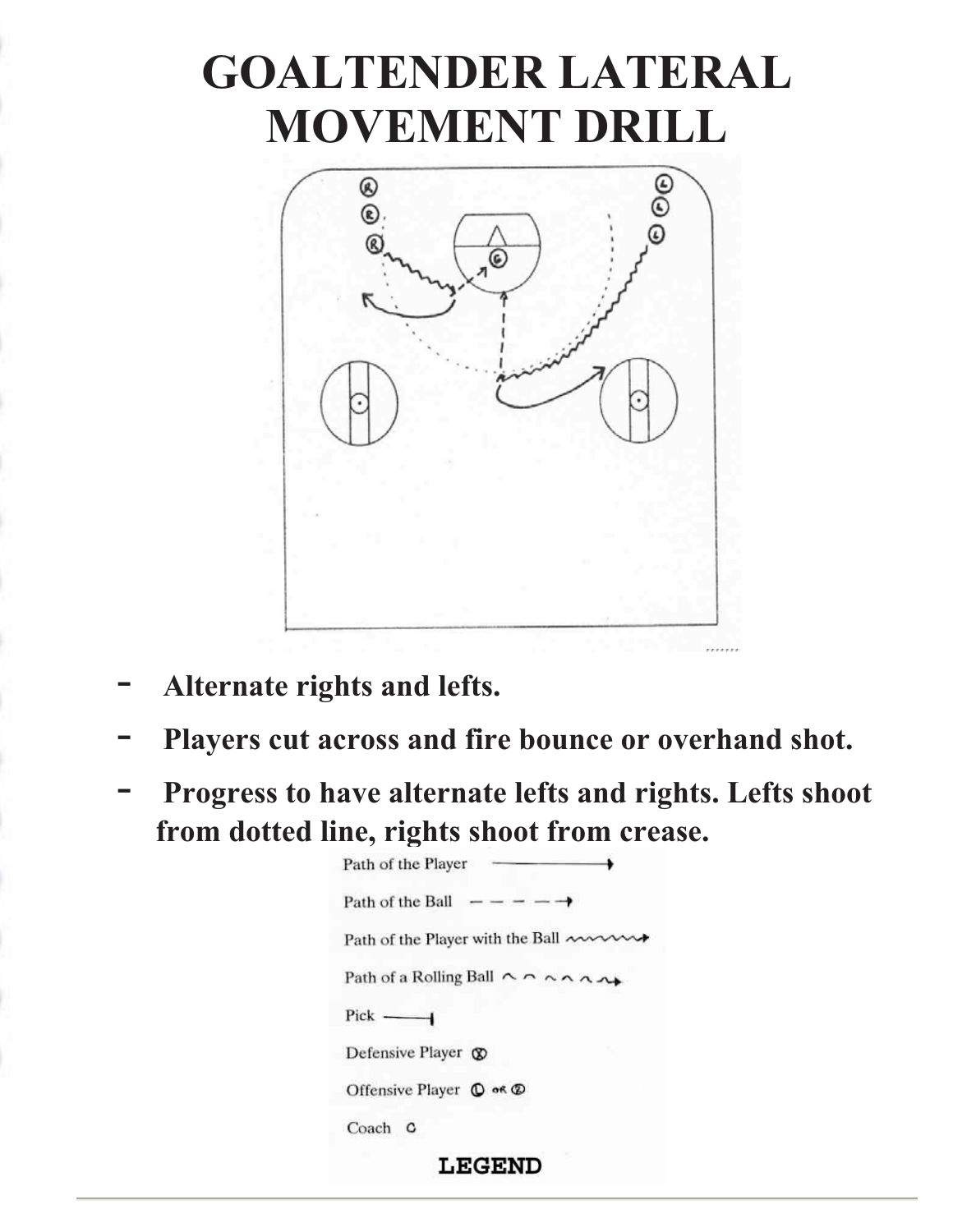# **GOALTENDER REACTION DRILL**



- Power play formation.
- **Players move ball around and stop periodically to tell goalie where openings are.**
- **Progress to have players shoot ball when they see an opening.**

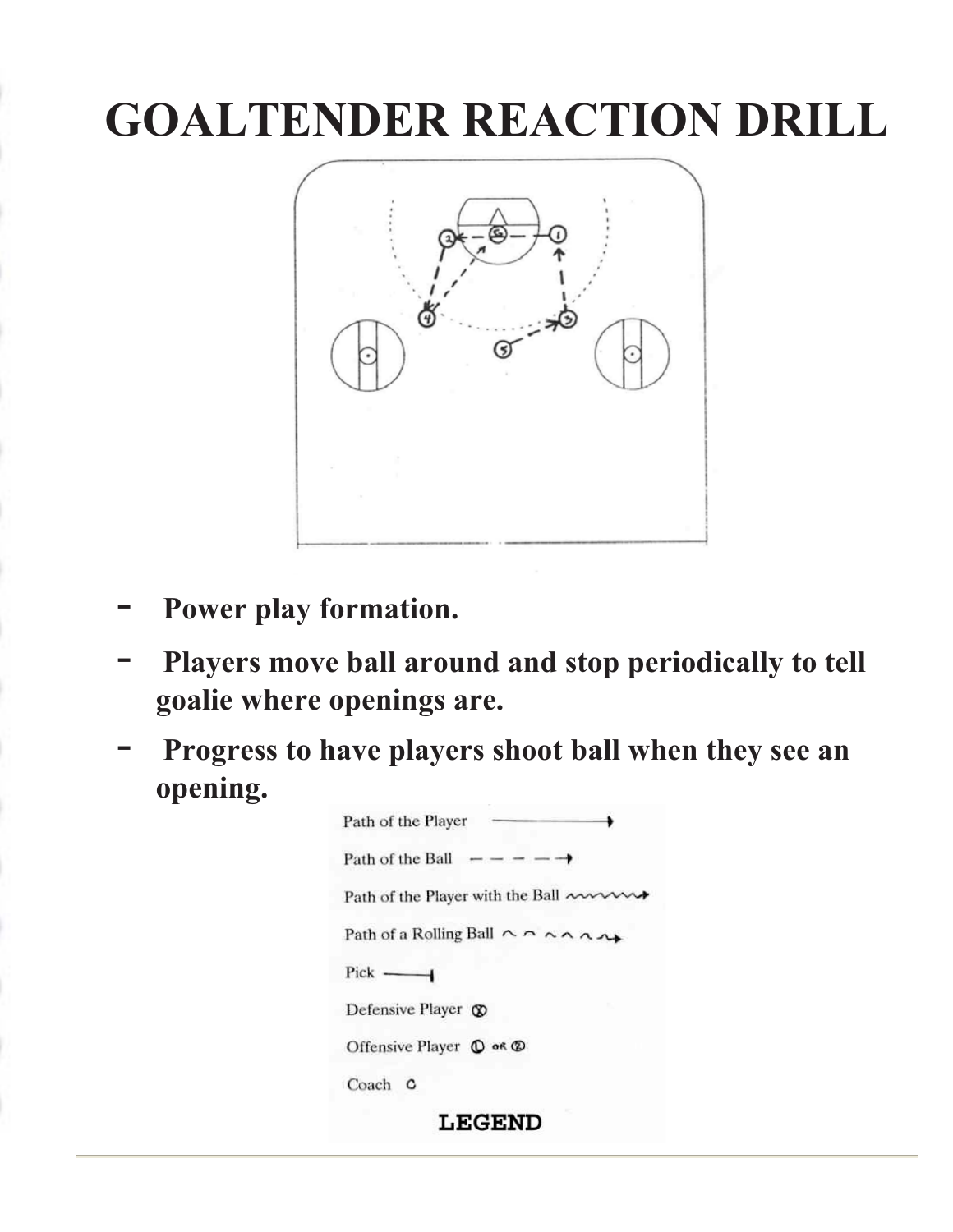#### **GOALTENDER SHOOTING DRILL**



- **All players have a ball.**
- **Shots from right to left.**
- **Reload and repeat.**
- Start from other side as well.
- **NOTE: Goalie dictates order and initiates drill when he? s ready.**